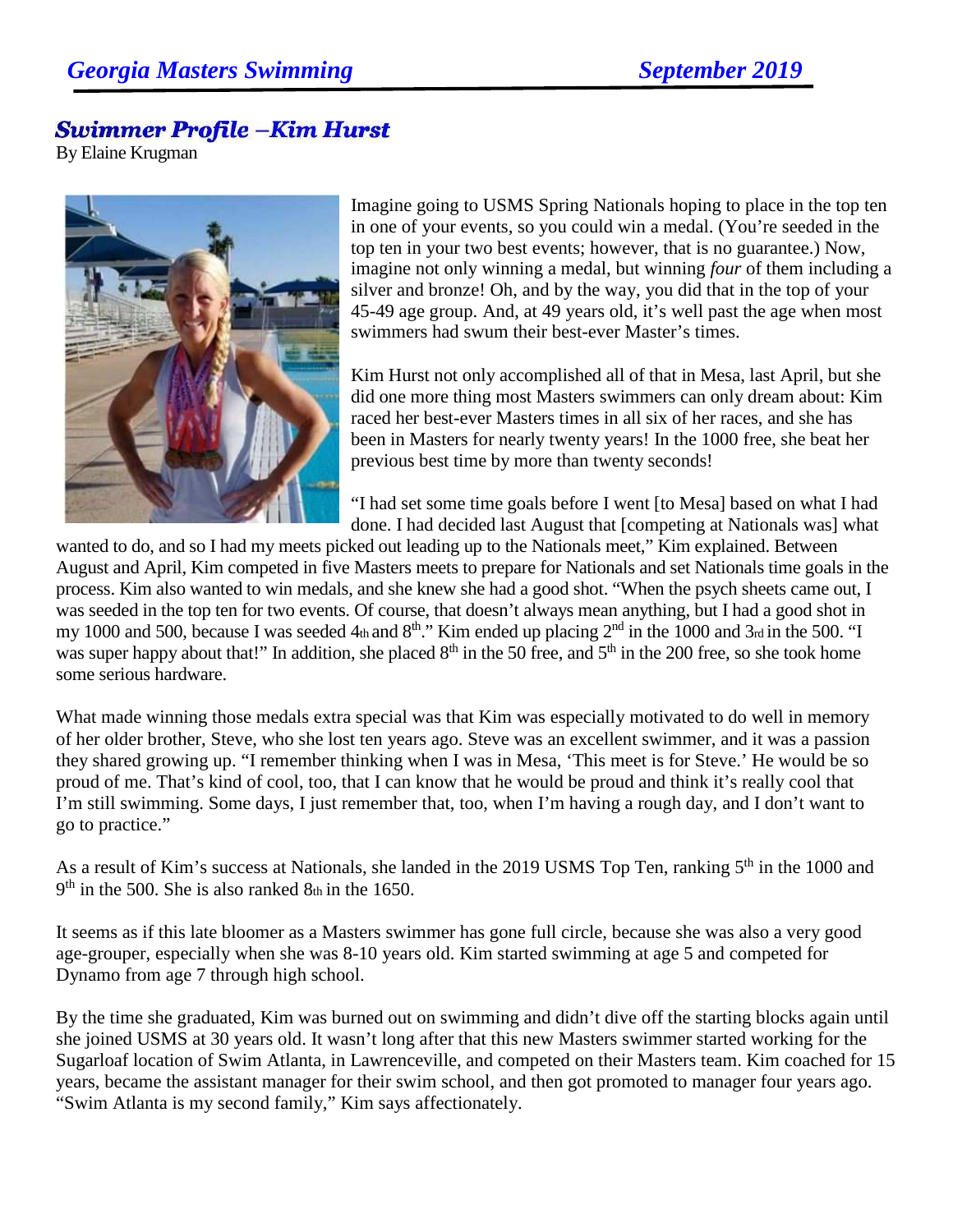Curious as to what drew this enthusiastic swimmer back to the sport after so many years away from the pool, I asked Kim. She replied, "I was 21 when I had my first child, and then three years later, I had my second child. I had completely stopped exercising and gained the baby weight with the first one and never took it off. I gained a little bit more with the second one. Before I knew it, I [weighed] 250 pounds; so, what drew me back in [to swimming] was wanting to lose the weight." She lost over 100 pounds in just over one year. "Once I got some of the weight off, I became very active, because I realized how much better I felt. It was ten years ago when I started to lose the weight. I'm proud of that, because it's not easy. Anybody trying to lose weight, I always have sympathy for them, because it's hard; and, the hardest part is keeping it off. Finding something that you enjoy doing that's active obviously helps keep the weight off and makes you feel better, which makes you eat better. It just all kind of goes together. That's what swimming has done for me. I do other things also. I do a little bit of weight training and walking; but, the one thing that I am very consistent with and that I enjoy the most is my Masters practice every morning."

"I love it. I love the people and I love having a coach on deck. I can swim a little bit by myself, but I do so much better when I have someone telling me what to do and having my teammates by me. We all push each other and have fun doing it," Kim said about her coached Tuesday thru Friday practices. On Saturdays, she works out with a loosely-organized group of teammates who follow their coach's written plan for the session. "Amazing!" is how the Swim Atlanta Masters swimmer describes her coach, Jordan Jones. "I told my coach a year ago that [going to Spring Nationals] is what I want to do, this is my goal, and I want you to help me get there. He was on top of it. He knew exactly how hard to push me without pushing me away from it. He knew where I needed to be. He's awesome. He's in tune with everybody. Every Masters swimmer, it doesn't matter what level, he's so in tune with what their needs are and what their goals are, and what their intervals should be. He's a really, really good coach."

When Kim first joined Masters, she was unaware there were competitions. Then, once she learned about Masters swim meets, she had doubts about competing again. The thought of it intimidated her, but she signed up anyway.

After she went to her first meet, Kim was hooked. "Once you go to one or two meets, number one, there are so many different levels [of swimmers] there; you will never feel out of place," she said.

"I don't remember specifically thinking about competitions when I first started back to swimming. That wasn't my reason for swimming. It was more for weight loss and exercise. After a year or two into it, I realized I could actually do something with this and that it would be fun; and, I could meet new people and go different places. Then, once I did one or two meets, I don't think I have ever looked back. I love them."

"The main reason I swim is for exercise and the way it makes me feel; but, at the same time, to keep myself accountable, I will sign up for meets as often as I can, because I know it makes me work harder," Kim said.

It isn't just the hard work she puts into each 4,000-yard session in the pool that has made Kim such a successful swimmer. As she explained, "Number one, it's consistency. I rarely miss a practice...

Swimming is my life right now, and I hope it will be for years to come. Also, the last ten years, I have taken a lot of time to figure out my body and what I need to do to keep it healthy, and what I need to do to keep the weight off." She also does light weights 4-6 days a week to keep her shoulders strong and prevent shoulder pain. "Ever since I added that to my routine, I have no more shoulder pain. I think that has also helped me to be successful. For any sport, I think you have to do something outside of [the sport] to help you in the sport."

"Another thing I have worked on is being a confident athlete. I used to be so intimidated when I would go to these meets and kind of doubt myself. I have worked on that the last couple of years. You have to go in confident," Kim said, adding that she recommends other swimmers read the book, *The Confident Athlete*, by Tami Matheny.